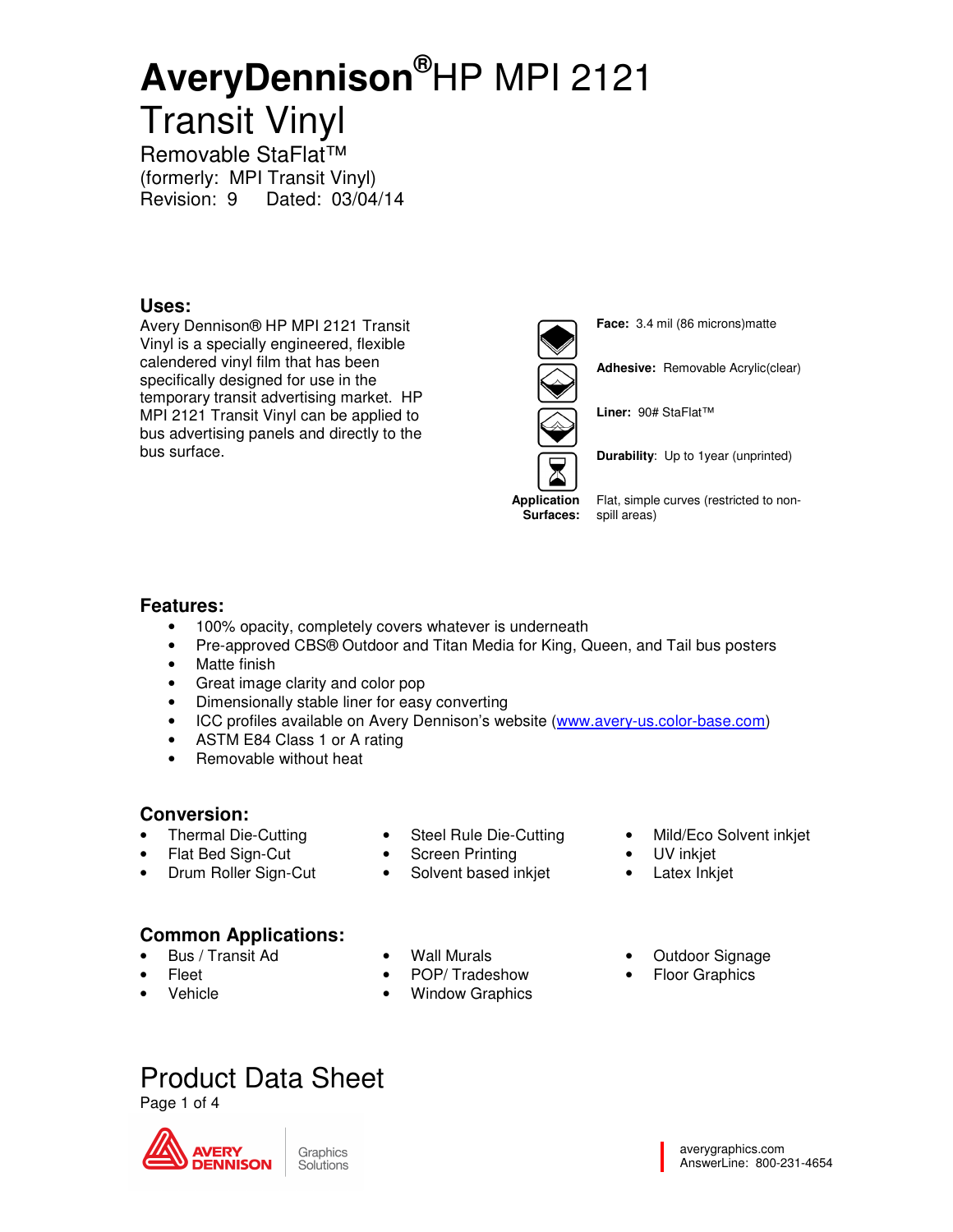Removable StaFlat™ (formerly: MPI Transit Vinyl) Revision: 9 Dated: 03/04/14

### **Physical Characteristics:**

| <b>Property</b>                 |                                           | Value                                                                                                         |
|---------------------------------|-------------------------------------------|---------------------------------------------------------------------------------------------------------------|
| Caliper, face                   |                                           | 3.4 mil (86µm)                                                                                                |
| Caliper, adhesive               |                                           | 1.0mil $(25 \mu m)$                                                                                           |
| Dimensional<br>stability        |                                           | $<0.065$ "(1.651 mm)                                                                                          |
|                                 |                                           | Note: Ink loads in excess of 250%<br>may cause increased shrinkage of<br>the printed film.                    |
| Tensile at Yield                |                                           |                                                                                                               |
| Elongation                      |                                           |                                                                                                               |
| Gloss                           | <b>Hunter Gloss</b><br>@ 60               | $\overline{5}$                                                                                                |
| Adhesion: 15 min.               |                                           | 1.0lbs/in (175 N/m)                                                                                           |
| 24 hr                           |                                           | 1.2 lbs/in (210 N/m)                                                                                          |
| 1 week                          |                                           | 1.8lbs/in (315 N/m)                                                                                           |
| Removability                    |                                           | 1 year from most<br>substrates (without heat)                                                                 |
| Flammability                    | <b>ASTM E84</b><br>Class 1 or A<br>rating | Self Extinguishing                                                                                            |
| Shelf-Life                      |                                           | 2 years from date on label<br>(up to 2 years<br>unprocessed, OR process                                       |
|                                 |                                           | within one year and apply<br>within 1 year of processing)                                                     |
| <b>Durability</b>               | Vertical<br>Exposure                      | 1 year durability with clean<br>removability from most<br>OEM surfaces, with little or<br>no adhesive residue |
| Min. Application<br>Temperature |                                           | $40^{\circ}$ F (4 $^{\circ}$ C)                                                                               |
| Service                         |                                           | $-40^{\circ} - 180^{\circ}F (-40^{\circ} - 82^{\circ}C)$                                                      |
| Temperature                     |                                           | (Reasonable range of<br>temperatures which would                                                              |
|                                 |                                           | be expected under normal                                                                                      |
| Chemical                        |                                           | environmental conditions).<br>Resistant to most mild                                                          |
| resistance                      |                                           | acids, alkalis, and salt<br>solutions.                                                                        |

#### **Important:**

Information on physical and chemical characteristics are based on tests believed to be reliable. The values are intended only as a source of information. This information is given without guaranty and do not constitute a warranty. The purchaser should independently determine, prior to use, the suitability of any material for their specific purpose. (Data represents average values where applicable, and is not intended for specification purposes)

#### **Warranty:**

All statements, technical information and recommendations about Avery Dennison products are based upon tests believed to be reliable but do not constitute a guarantee or warranty. All Avery Dennison products are sold with the understanding that Purchaser has independently determined the suitability of such products for its purposes. Avery Dennison products are warranted to be free from defects in material and workmanship for either two years (or the period stated on the specific product information literature in effect at time of delivery, if longer) from date of shipment if said product is properly stored and applied. It is expressly agreed and understood that Avery Dennison's sole obligation and Purchaser's exclusive remedy under this warranty, under any other warranty, express or implied, or otherwise, shall be limited to repair or replacement of defective product without charge at Avery Dennison's plant or at the location of product (at Avery Dennison's election), or in the event replacement or repairs is not commercially practical, to Avery Dennison's issuing Purchaser a credit reasonable in light of the defect in the product.

Avery Dennison's liability for defective products shall not exceed the purchase price paid therefore by Purchaser and in no event shall Avery Dennison be responsible for any incidental or consequential damages whether foreseeable or not, caused by defects in such product, whether such damage occurs or is discovered before or after replacement or credit, and whether or not such damage is caused by Avery Dennison's negligence.

NO EXPRESS WARRANTIES AND NO IMPLIED WARRANTIES, WHETHER OF MERCHANTABILITY OR FITNESS FOR ANY PARTICULAR USE, OR OTHERWISE (EXCEPT<br>AS TO TITLE), OTHER THAN THOSE<br>EXPRESSLY SET FORTH ABOVE WHICH ARE<br>MADE EXPRESSLY IN LIEU OF ALL OTHER<br>WARRANTIES, SHALL APPLY TO PRODUCTS<br>DENNISON SPECIFICALLY DISCLAIMS AND<br>DENNISON S NO WAIVER, ALTERATION, ADDITION OR MODIFICATION OF THE FOREGOING CONDITIONS SHALL BE VALID UNLESS MADE IN WRITING AND MANUALLY SIGNED BY AN OFFICER OF AVERY DENNISON.

## Product Data Sheet

Page 2 of 4



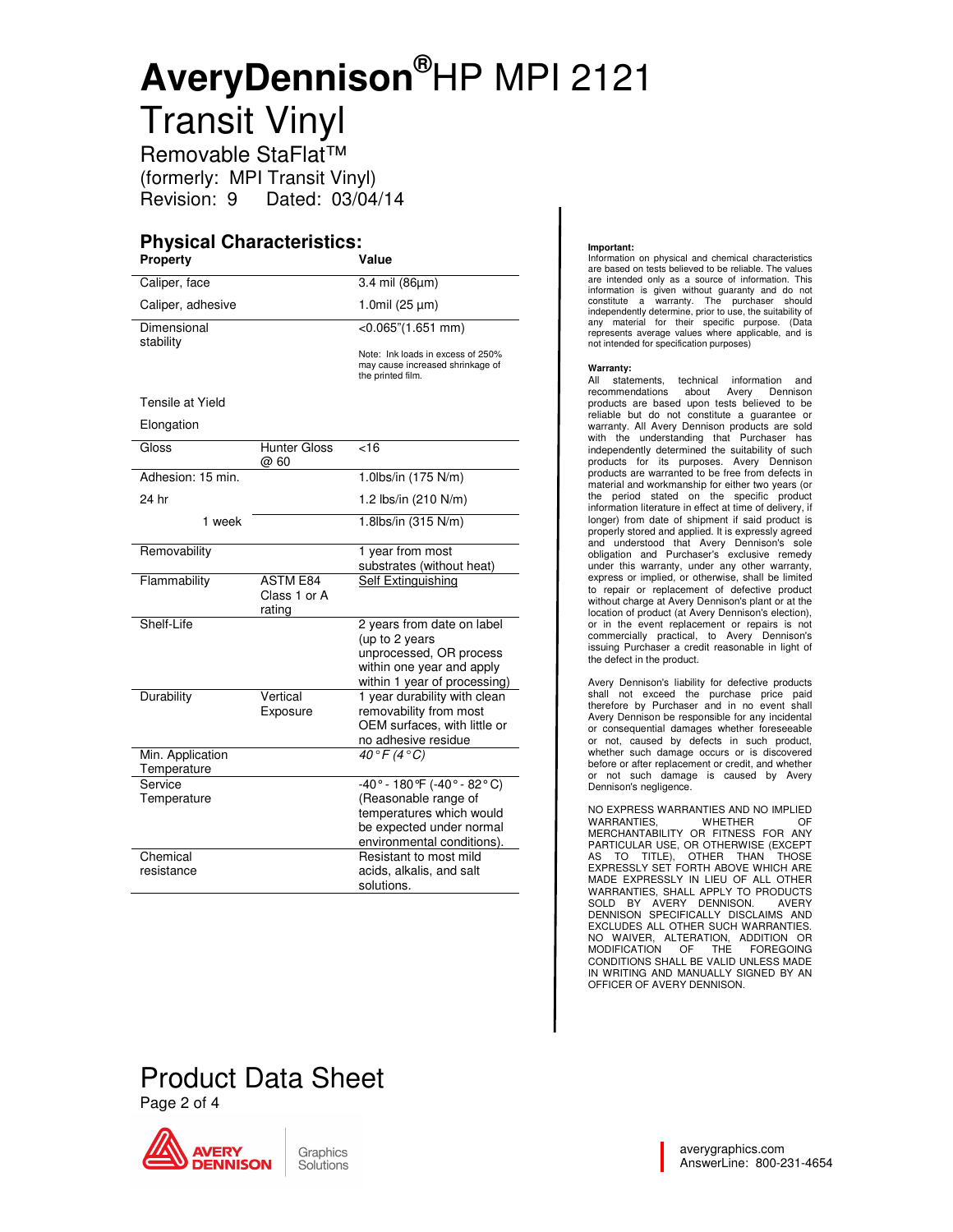Removable StaFlat™ (formerly: MPI Transit Vinyl) Revision: 9 Dated: 03/04/14

### **Warranty Coverage Overview:**

#### General Warranty

This film is covered by the Avery Dennison General Warranty. The film has been tested and believed to be a good product when used as recommended in this Product Bulletin. However, for untested printer/ink combinations there is no assurance or guarantee for the following:

- **Printability**
- Visual appearance
- Fitness for use
- Removability or changeability
- Damage to the substrate
- Durability

#### ICS Performance Guarantee

When used with the approved printer and ink combination this film is covered by the Avery Dennison Performance Guarantee. It has been tested and believed to be a good product when used as recommended in this Product Bulletin. However, there is no assurance or guarantee for the following:

- Fitness for use
- Removability or changeability
- Damage to the substrate

#### **Dimensional stability:**

Is measured on a 6" x 6" (150 x 150 mm)aluminum panel to which a specimen has been applied; 72 hours after application the panel is scored in a cross pattern, exposed for 48 hours to 150°F (65°C), after which the shrinkage is measured.

#### **Adhesion:**

(FTM-1, FINAT) is measured by peeling a specimen at a 180° angle from a stainless steel panel, 24 hours after the specimen has been applied under standardized conditions. Initial adhesion is measured 15 minutes after application of the specimen.

#### **Removability:**

• **"Removable Adhesive"** means an Avery Dennison® adhesive that can be removed without heat or chemicals within the period stated on the respective Product Data Sheet and might leave twenty percent (20%) or less adhesive residue.

Avery Dennison does not guarantee removability from the following substrates:

- Surfaces with poor paint-to-substrate adhesion
- Wallboard
- Existing graphics that must remain intact; damage to existing graphic when film is removed
- Aged paint or metal that may have surface oxidation or chalking
- Outdoor, horizontal surfaces



Product Data Sheet